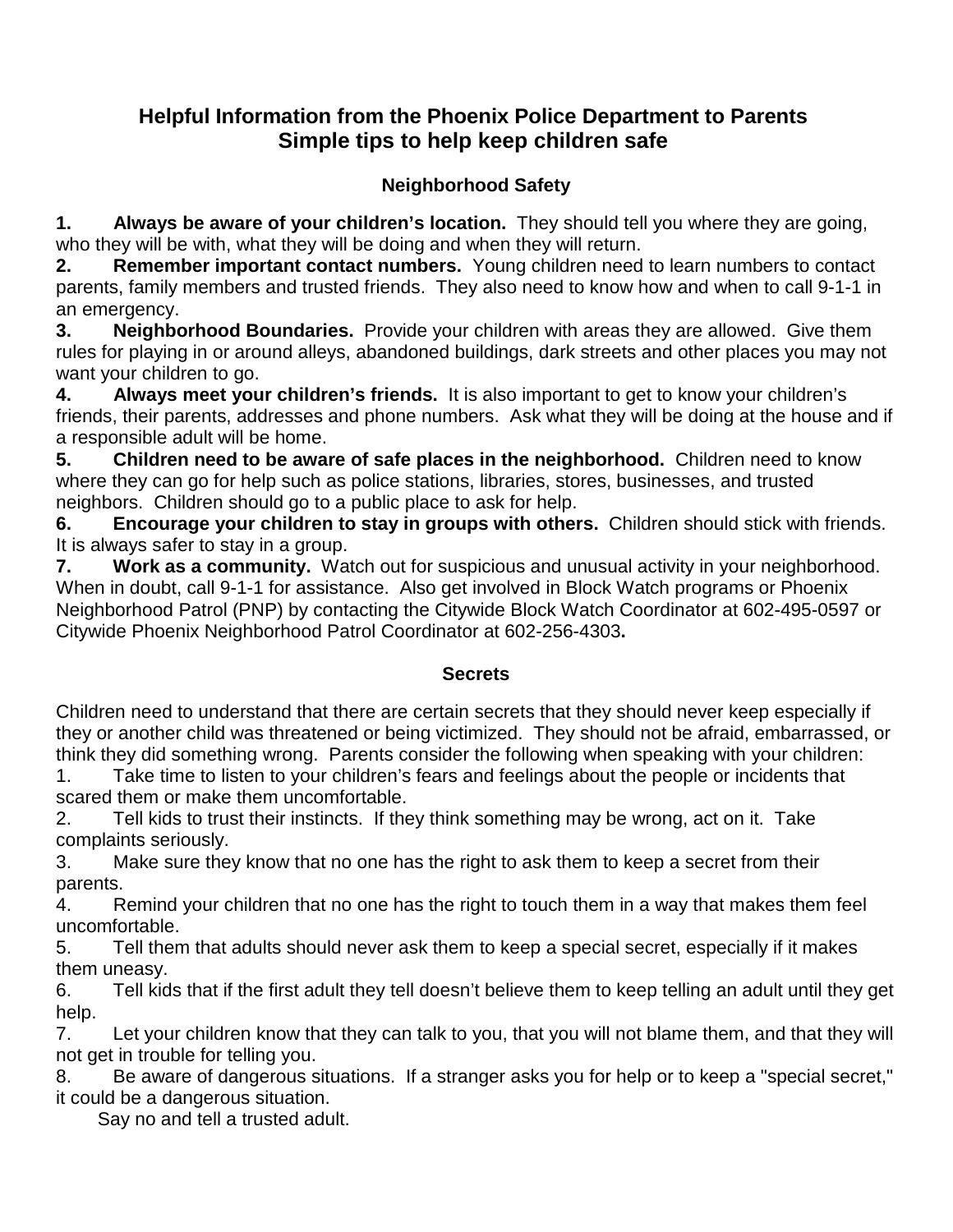# **Helpful Information from the Phoenix Police Department to Parents Simple tips to help keep children safe**

#### **What to teach your kids about strangers**

Children need to know how to protect themselves from dangerous strangers by teaching them to watch for suspicious behavior. They can take a few simple precautions of their own to help stay safe:

1. You should also talk to your children about how they should handle dangerous situations. One way is to teach them "*No, Go, Yell, Tell*." If in a dangerous situations, kids should say no, run away, yell as loud as they can, and tell a trusted adult what happened right away. Make sure that your children know that it is okay to say "no" to an adult in a dangerous situation and to yell to keep them safe, even if they are indoors. Teach your children to be assertive. Make sure they know it's okay to say no to an adult and to run away from adults in dangerous situations.

2. Perhaps the most important way parents can protect their children is to teach them to be wary of potentially dangerous situations. Help children recognize the warning signs of suspicious behavior, such as when an adult asks them to disobey their parents or do something without permission, asks them to keep a secret, asks children for help, or makes them feel uncomfortable in any way. Also tell your children that an adult should never ask a child for help, and if one does ask for their help, teach them to find a trusted adult right away to tell what happened.

3. It's good to practice this in different situations so that your children will feel confident in knowing what to do. Here are a few possible scenarios:

· A nice-looking stranger approaches your child in the park and asks for help finding the stranger's lost dog.

A woman who lives in your neighborhood but the child has never spoken to, invites your child into her house for a snack.

- A stranger asks if your child wants a ride home from school.
- Your child thinks he or she is being followed.

· An adult your child knows says or does something that makes him or her feel bad or uncomfortable.

While your child is walking home from a friend's house, a car pulls over and a stranger asks for directions.

#### **Remember, tell your children to trust their instincts. If they feel scared or uncomfortable, they need to get away from the situation immediately by making an excuse or better yet, just running away to a safe place. For more information go to**

**[www.mcgruff.org](http://www.mcgruff.org/)**

*Copy and Distribution Compliments of:*

*Collaboration between Cactus Park Community Alliance & Cactus Park Phoenix Neighborhood Patrol For more crime prevention information, please e-mail; [CommunityInfo@CPCAaz.org](mailto:CommunityInfo@CPCAaz.org) or [CactusParkPNP@gmail.com](mailto:CactusParkPNP@gmail.com)*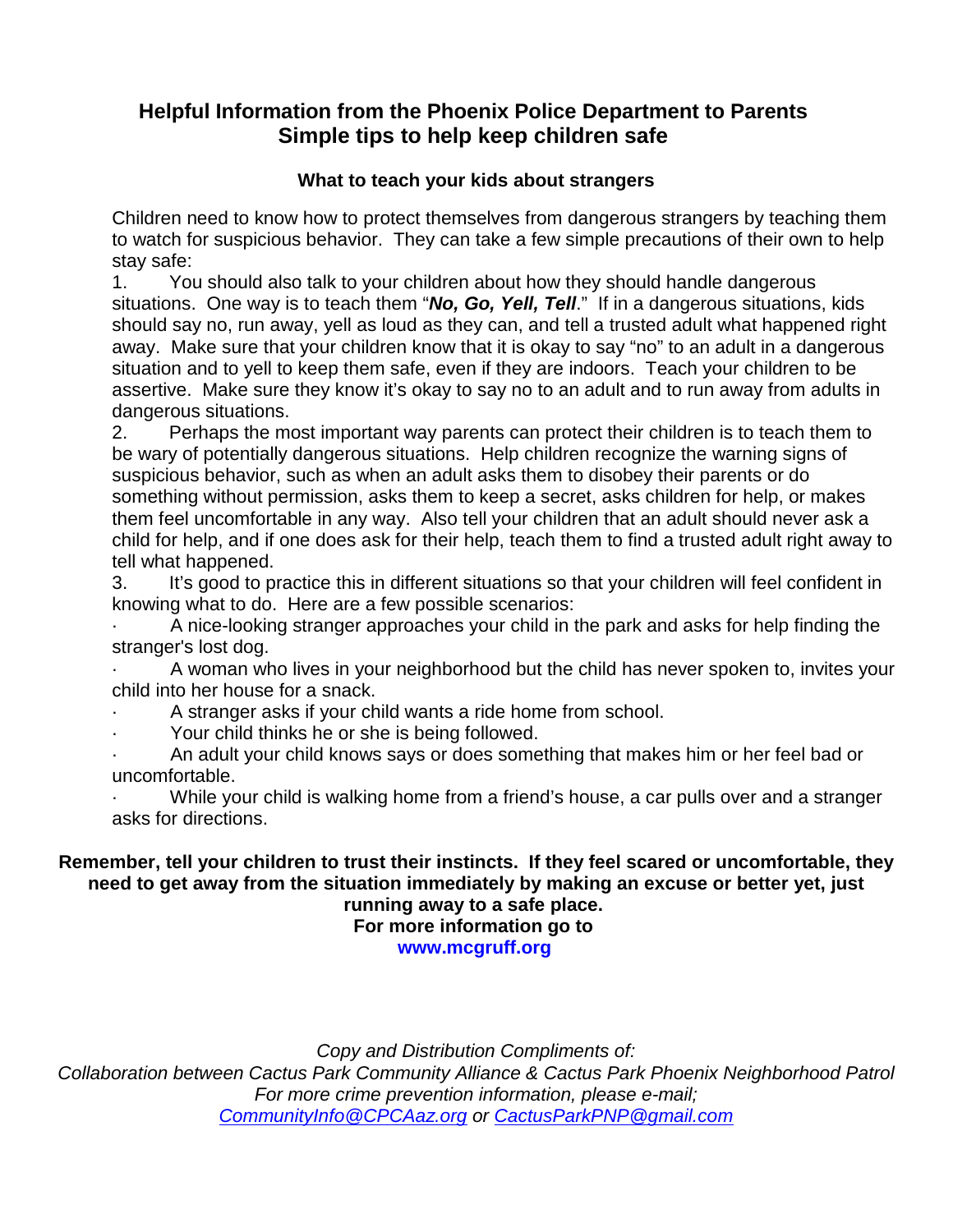## **Información Práctica del Departamento Policial de Phoenix para los Padres Consejos simples para mantener a los niños a salvo**

### **Seguridad en el Vecindario**

**1. Siempre sepan donde están sus hijos.** Ellos deben decirles a dónde van, con quién estarán, qué estarán haciendo y cuándo regresarán.

**2. Recuerden números de contacto importantes.** Niños jóvenes necesitan aprenderse los números para contactar a los padres, miembros de la familia y amistades de confianza. Además, necesitan saber cómo y cuándo llamar al 9-1-1 en una emergencia.

**3. Límites del Vecindario.** Provéanles a sus hijos con áreas dónde se les permite estar. Denles reglas para jugar en o cerca de callejones, edificios abandonados, calles oscuras y otros lugares a los cuales no les gustaría que sus hijos fueran.

**4. Siempre conozcan las amistades de sus hijos.** Es importante conocer las amistades de sus hijos, sus padres, direcciones y números telefónicos. Pregunten que estarán haciendo en la casa y si un adulto responsable estará en la casa.

**5. Los niños necesitan saber cuáles son los lugares seguros en el vecindario.** Los niños necesitan saber a dónde pueden ir por ayuda tales como las estaciones de policía, bibliotecas, tiendas, negocios y vecinos de confianza. Los niños deben ir a un lugar público para pedir ayuda.

**6. Animen a sus hijos a mantenerse en grupos con otros.** Los niños deben mantenerse con sus amistades. Siempre es más seguro mantenerse en un grupo.

**7. Trabajen como una comunidad.** Estén pendientes de actividad sospechosa e inusual en su vecindario. Cuando tengan duda, llamen al 9-1-1 para asistencia. Además, involúcrense en los programas de Vigilancia de la Cuadra 'Block Watch' o 'Phoenix Neighborhood Patrol' (PNP por sus siglas en inglés) al comunicarse con el Coordinador de Toda la Ciudad de Vigilancia de la Cuadra (Citywide Block Watch Coordinator) al 602-495-0597 o con el Coordinador de Toda la Ciudad de la Patrulla de Vecindario (Citywide Phoenix Neighborhood Patrol Coordinator) al 602-256-4303**.**

### **Secretos**

Los niños deben entender que existen algunos secretos que nunca debiesen mantener especialmente si ellos u otro niño(a) ha sido amenazado o victimizado. No deben tener miedo, estar apenados o pensar que hicieron algo mal. Padres, consideren lo siguiente al hablar con sus hijos:

1. Tomen tiempo para escuchar los miedos y sentimientos de sus hijos acerca de las personas o incidentes que los asustan o los hacen sentir incómodos.

2. Díganles a sus hijos que confíen en sus instintos. Si ellos piensan que algo no está bien, actúen basado en esos instintos. Tomen seriamente las quejas.

3. Asegúrense que ellos sepan que nadie tiene el derecho de pedirles no compartir un secreto con sus padres.

4. Recuérdenles a sus hijos que nadie tiene el derecho de tocarlos de una manera que los haga sentir incómodos.

5. Díganles a ellos que los adultos nunca debiesen pedirles mantener un secreto especial, especialmente si no se sienten bien al respecto.

6. Díganles a los niños que si el primer adulto con quien hablen no les cree que continúen diciéndole a un adulto hasta que reciban ayuda.

7. Déjenle saber a sus hijos que pueden hablar con ustedes, que ustedes no los culparán y que no se meterán en problemas al hablar con ustedes.

8. Sean conscientes de situaciones peligrosas. Si una persona desconocida les pide ayuda o que mantengan un "secreto especial", pudiese ser una situación peligrosa. Digan no e infórmenle a un adulto de confianza.